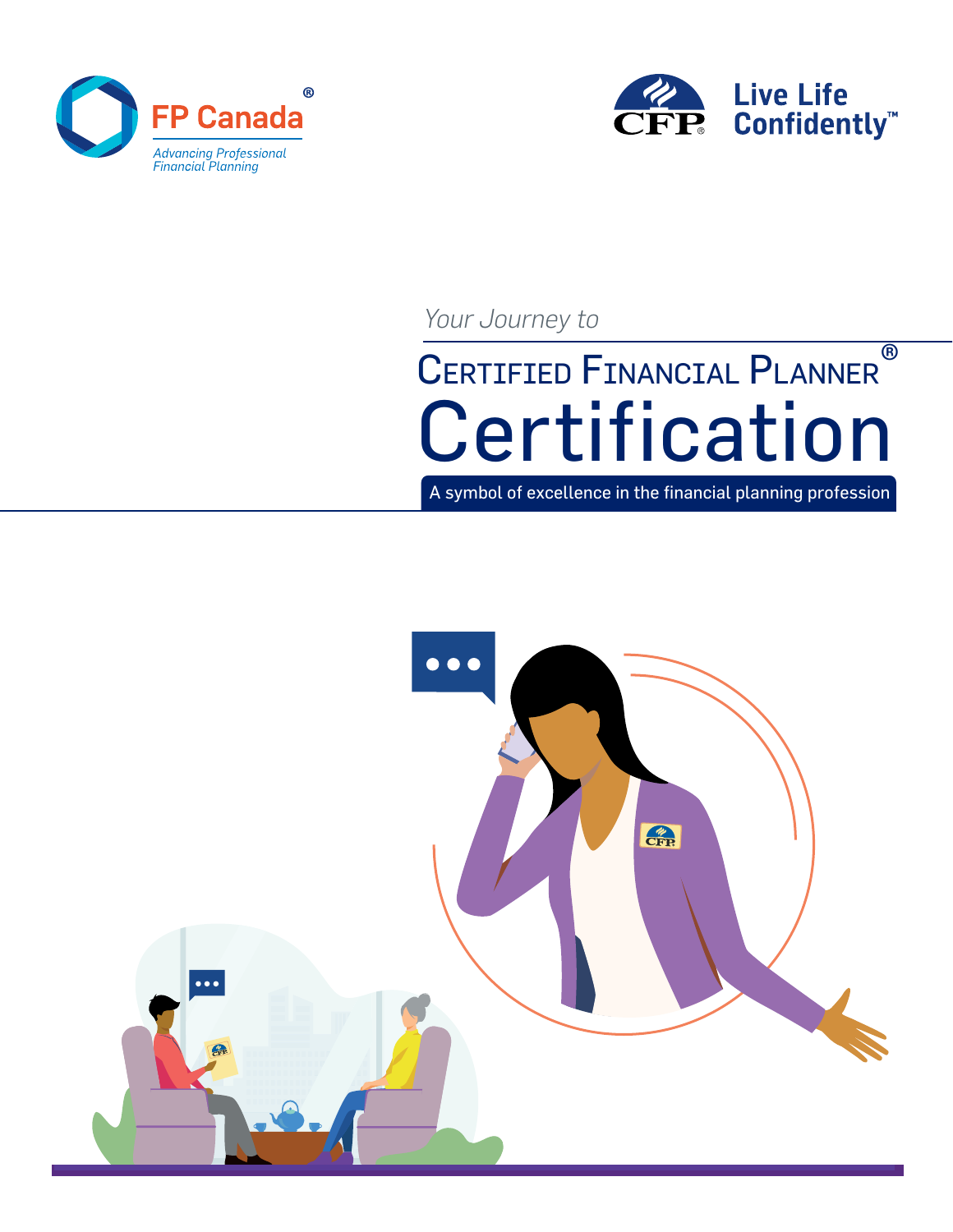

## About FP Canada™

A national professional body working in the public interest, FP Canada is dedicated to championing better financial wellness for all Canadians by leading the advancement of professional financial planning in Canada. FP Canada is the leading certification and enforcement body for professional financial planners in Canada. There are about 17,000 CERTIFIED FINANCIAL Planner® professionals and about 1,900 Qualified Associate Financial Planner™ professionals, who meet FP Canada's rigorous professional and ethical standards. Learn more at FPCanada.ca.

## Certified finanCial Planner® Certification – Live Life Confidently

Financial planning is an in-demand profession that directly contributes to the wellbeing of society by helping people achieve their goals.

CFP® certification is the world's most recognized financial planning designation. It is considered the 'gold standard' for the profession and is offered only by FP Canada. CFP professionals have demonstrated the knowledge, skills, experience, and ethics to examine their clients' entire financial picture, at the highest level of complexity required of the profession and work with their clients to build a financial plan so that they can Live Life Confidently™.

This brochure will help you:

- 1. Identify if CFP certification is the right career fit for you
- 2. Realize the scope of professional success as a CFP Professional
- 3. Understand what CFP professionals do on the job
- 4. Recognize the impact of getting certified by FP Canada

*" I help people make sense of the noise. There's so much information out there about money, and I help people make sense of that. They don't need to know everything, but they should know enough to be empowered about their situation. "*

- CFP® professional



*Based on self-reported data for January 1 - December 31, 2020.*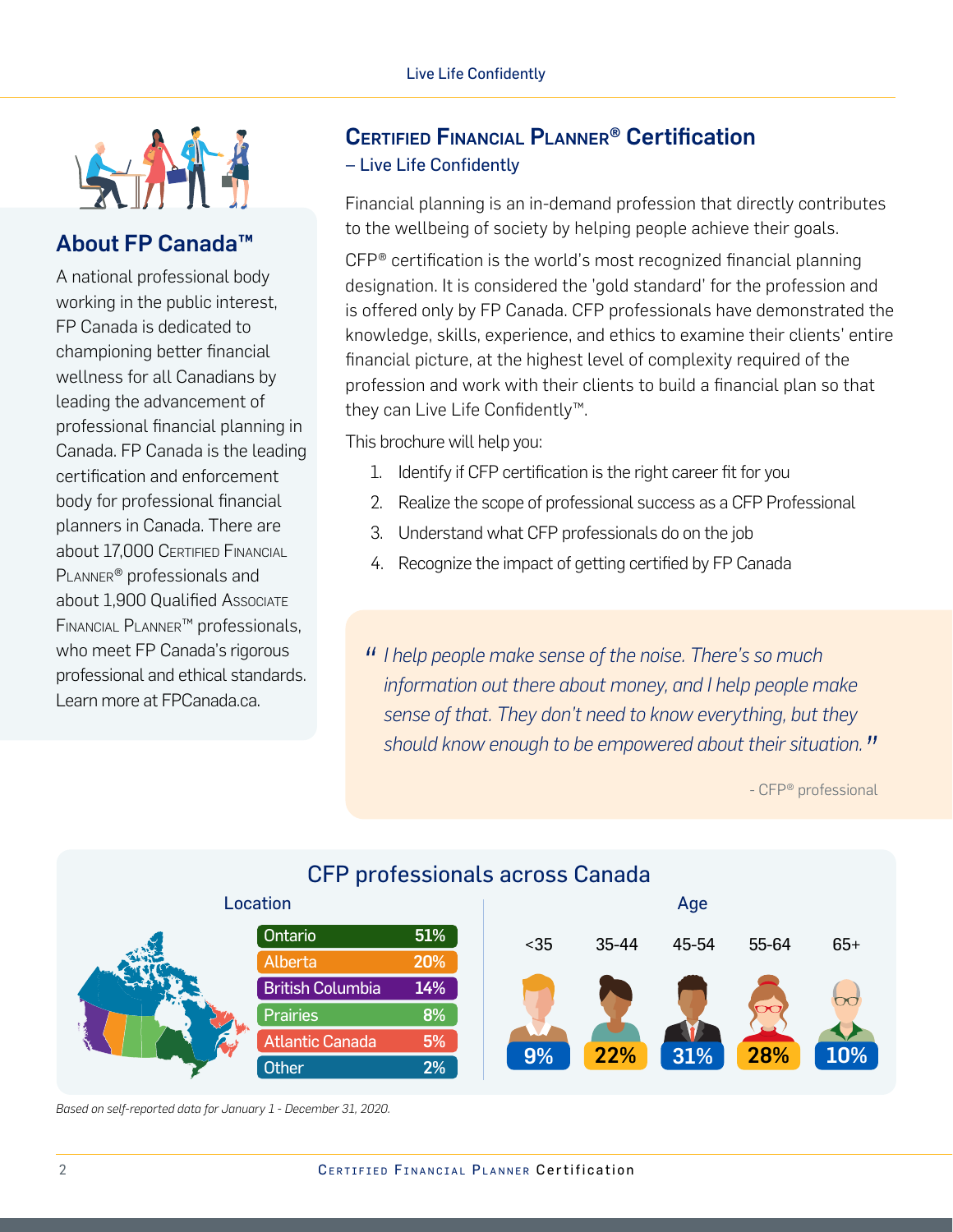## What do CFP professionals really do?

CFP professionals see their clients' entire financial picture, no matter how complex and work together to build a comprehensive financial plan so their clients can live life confidently.

As a CFP professional , you will look at your clients' lives through a holistic lens, identifying their short and long-term priorities, and what influences their decisions while always putting your clients' interests ahead of your own and maintaining the highest level of integrity—also known as 3H Financial Planning™ – holistic, human and honest — an approach introduced by FP Canada.

CFP professionals are qualified to provide financial advice to the highest level of complexity in the areas of:

- 1. Financial management
- 2. Investment planning
- 3. Insurance and risk management
- 4. Tax planning
- 5. Retirement planning
- 6. Estate planning and legal aspects

Successful financial planners are trusted partners through all phases of their clients' lives. While CFP professionals must have the technical skills and financial planning knowledge, they also need strong behavioural and relationship skills to communicate and connect effectively with their clients. These skills, often referred to as 'soft skills', are increasingly critical for success. The industry acknowledges that excellent soft skills differentiate 'good' from 'great' financial planners and help build long term trusted relationships.



# Key job titles for CFP professionals

- 1. Senior financial planner
- 2. Manager, financial planning
- 3. Director, financial planning services
- 4. Vice president, wealth management

*" A 'great' financial planner is someone who truly listens to their client, identifies their aspirational needs through discovery, and ultimately helps them achieve their 'life goals'– not just their 'financial goals'–but their 'life goals'. That's the difference between a 'great' and a 'good' financial planner."*

- A senior executive at a wealth management firm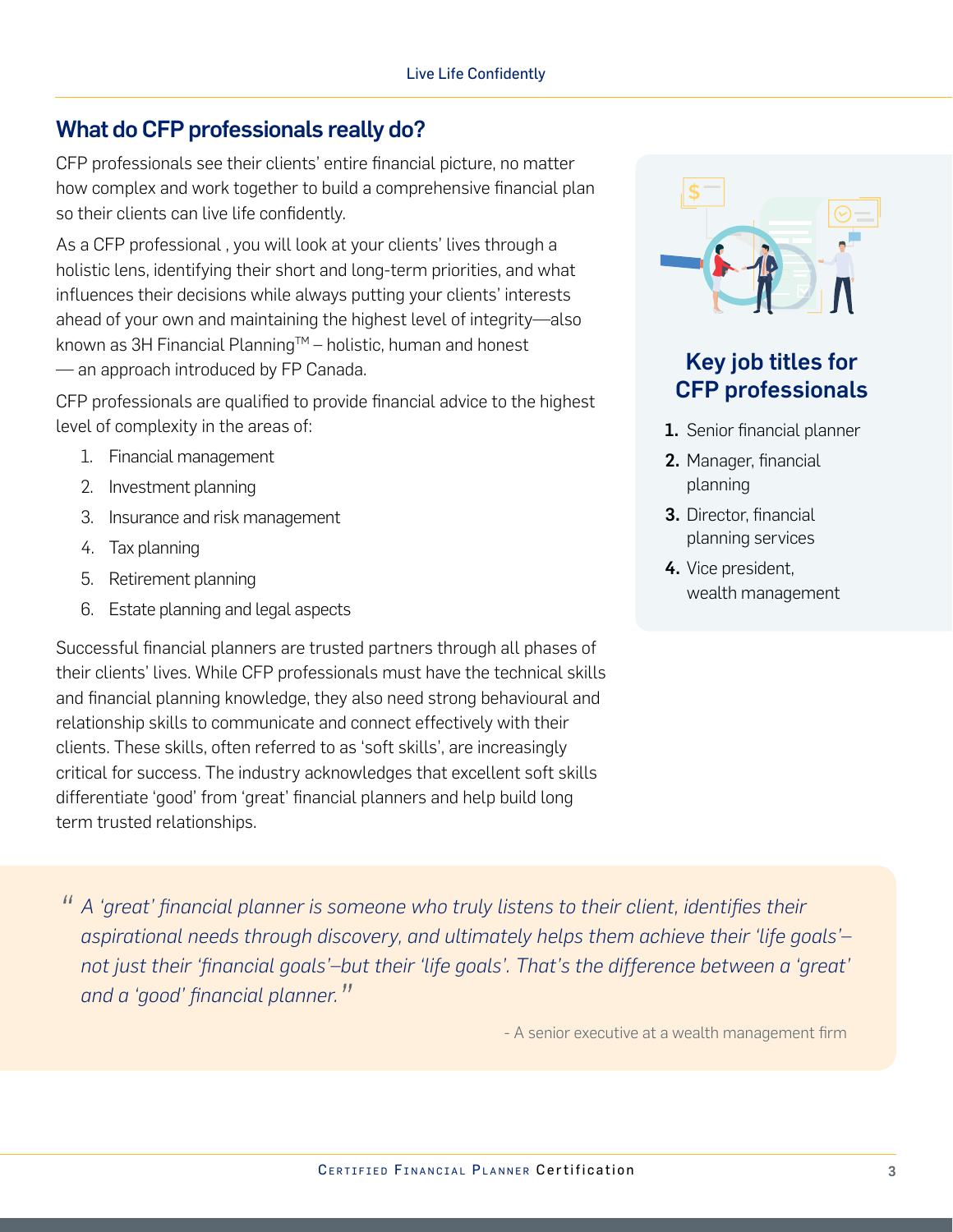## Is financial planning a good career fit for you?

- Do you enjoy working with people?
- Are you focused and goal-oriented?
- Do you enjoy problem-solving?
- Are you a good listener?
- Can you ask difficult, sometimes uncomfortable, questions?
- Is contributing to the community important to you?

# Your future as a CFP professional

CFP professionals are highly sought after, well compensated, and can work independently or with a wide range of financial services companies.

#### Top Employers for Annual Income for Financial Planners CFP Professionals 1. RBC 2. IG Wealth Management  $>$  \$ 200 $k$  26% 3. TD \$100k - \$199k 29% 4. CIBC  $<$  \$100k 21% m  $\sqrt{2}$ 5. BMO er und  $>$  No Answer  $17%$

*Based on self-reported data for January 1 - December 31, 2020.*



*" The CFP designation is the ultimate goal, the holistic approach, being able to give all those pieces in terms of planning for your client."*

- CFP® professional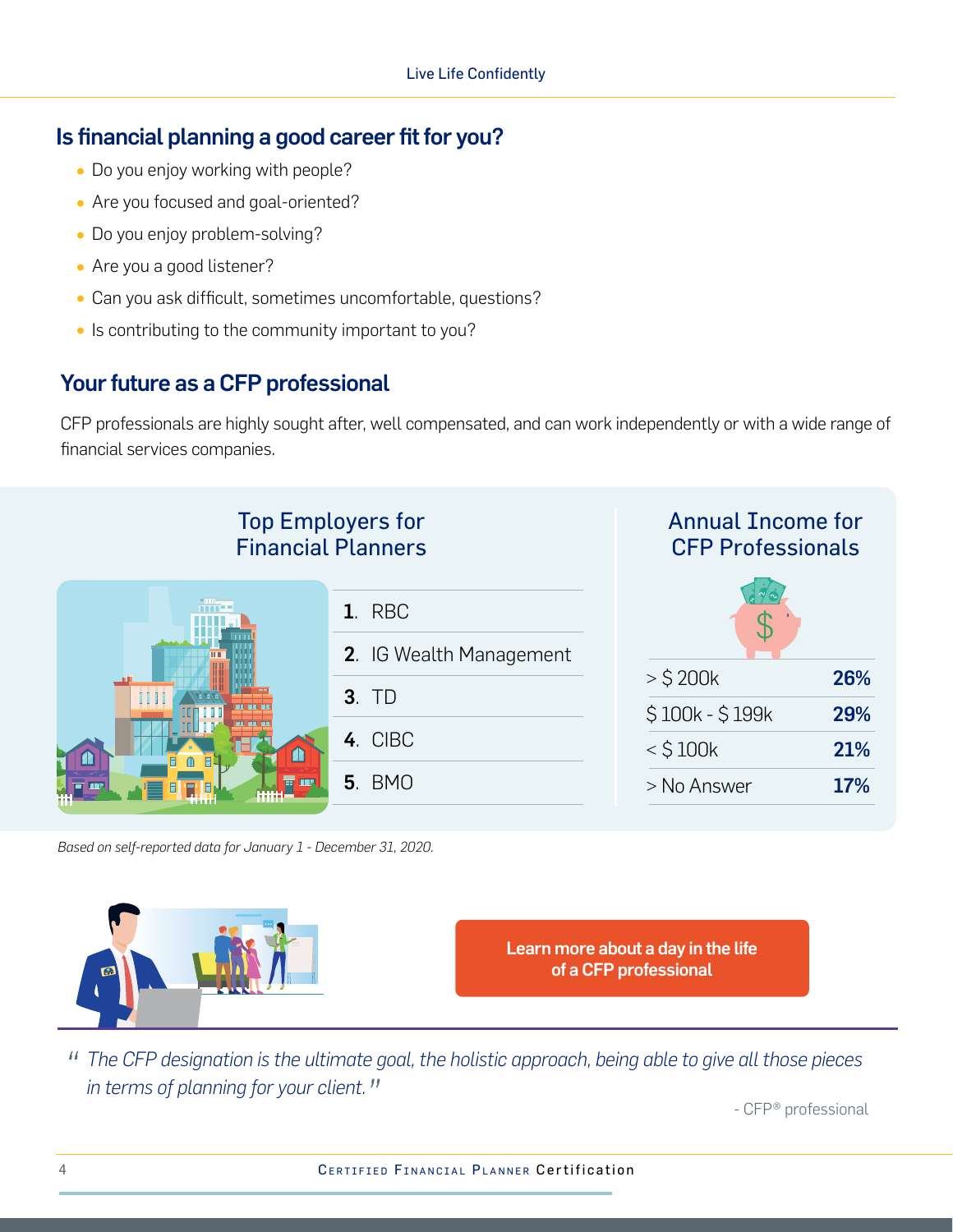

# New laws require certification

In recent years, provincial governments in Ontario and Saskatchewan have passed new laws requiring financial planners in those provinces to demonstrate their competence and professionalism by obtaining a financial planning certification. With other provinces poised to institute similar requirements in the future, FP Canada will always work to ensure that CFP certification and QAFP certification remain leaders in a fast-changing environment.

## But why do you need to earn a certification?

#### Getting certified is important because :

- Knowledge: it confirms that you have the knowledge, skills and experience to provide holistic financial planning strategies
- Professional Responsibility: it shows commitment to the highest ethical standards and to always act in your clients' best interests
- Professional Branding: it enhances your professional and personal brand by demonstrating your value to employers and clients
- Regulatory Requirements: it ensures that you keep pace with evolving legal and regulatory requirements
- Trust: it fosters trust and helps clients feel confident about the financial planning advice they get from you
	- *" We quarterback all areas of your financial life, so you can live your best life with your financial assets. A lot of people conflate financial planning with having an investment advisor. Very few people look at how the interaction of different financial areas work. In the absence of that quarterback, large financial mistakes can be made."*

- CFP® professional



## Keeping standards high

CFP professionals must adhere to the FP Canada Standards Council™ Standards of Professional Responsibility, including a Code of Ethics, which mandates that they place their clients' interests first. The Standards Council vigilantly enforces these standards.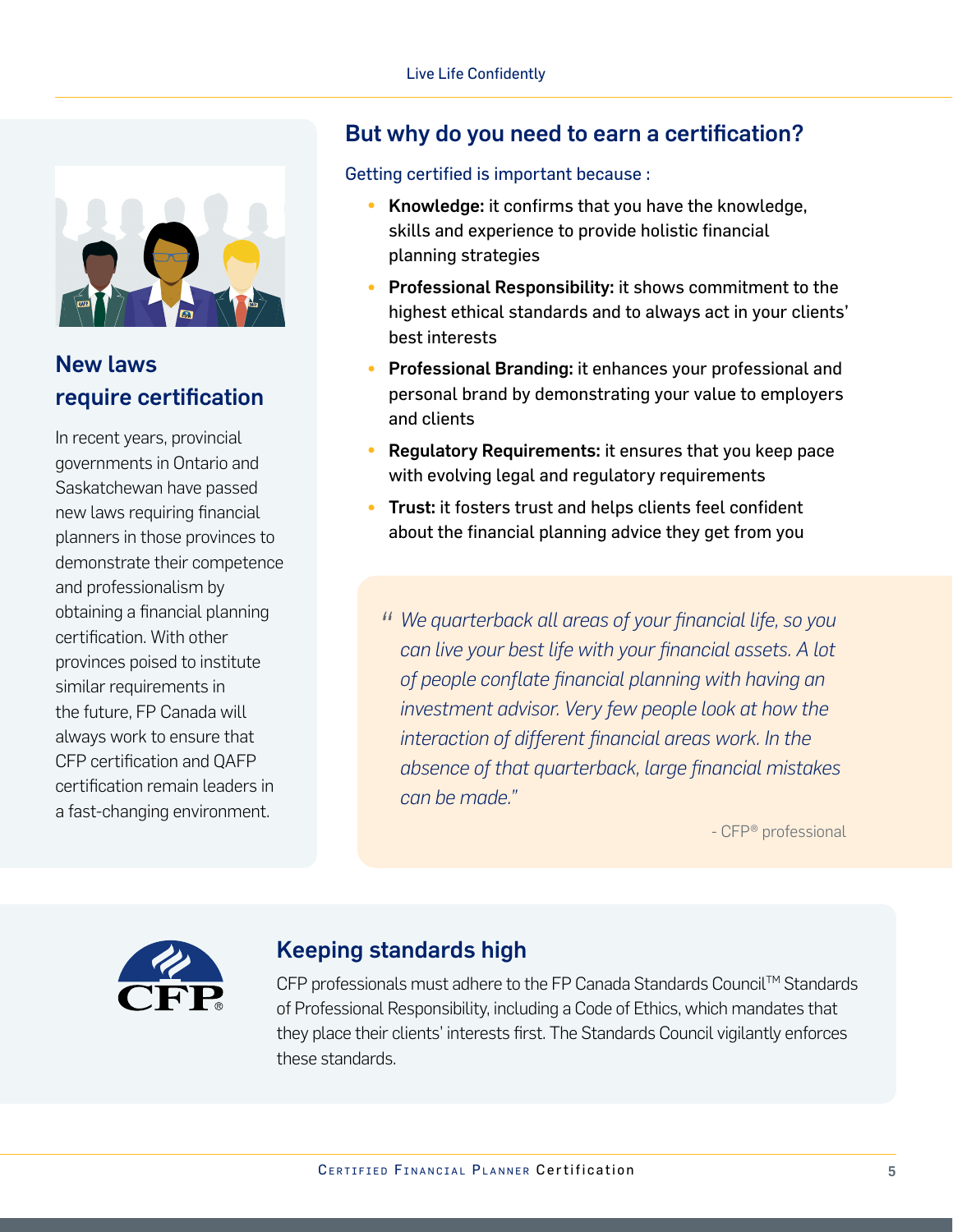# How to become a CFP professional

To obtain and maintain CFP certification, candidates must follow a rigorous process to:

- Complete a comprehensive education program<br>• Pass a certification exam
- Pass a certification exam
- Demonstrate relevant work experience<br>• Commit to ongoing professional develop
- Commit to ongoing professional development
- Adhere to a strict code of ethics



You may also choose to start your financial planning career with FP Canada's QAFP™ certification and then advance to CFP certification through our bridge program coming late 2021.

[Learn more about](https://www.fpcanada.ca/certifications/cfp-certification)  CFP certification

#### *A professional success story*

#### Helping a client with multiple successful businesses plan for retirement

" My clients rely on me to simplify their lives and I find doing so extremely gratifying. One such client story that comes to mind is that of a well established, Vancouver-based small business owner who wanted to understand if it was feasible for him and his spouse to retire in under five years. Together, they owned

multiple businesses and had various active and passive income sources. They had excess funds in their holding company and had accumulated a good amount of assets throughout their working lives. However, they lacked a comprehensive financial plan which could paint a clear picture of their future and retirement. Working together, I was able to map out multiple scenarios and put together a comprehensive financial plan taking into account their existing investment portfolios, insurance, tax ramifications and most importantly their goals and priorities for the future. I was able to help them properly plan so that they could meet their retirement goals and reduce the stress associated with retirement income. "

- Kelly Ho, CFP®, DLD Financial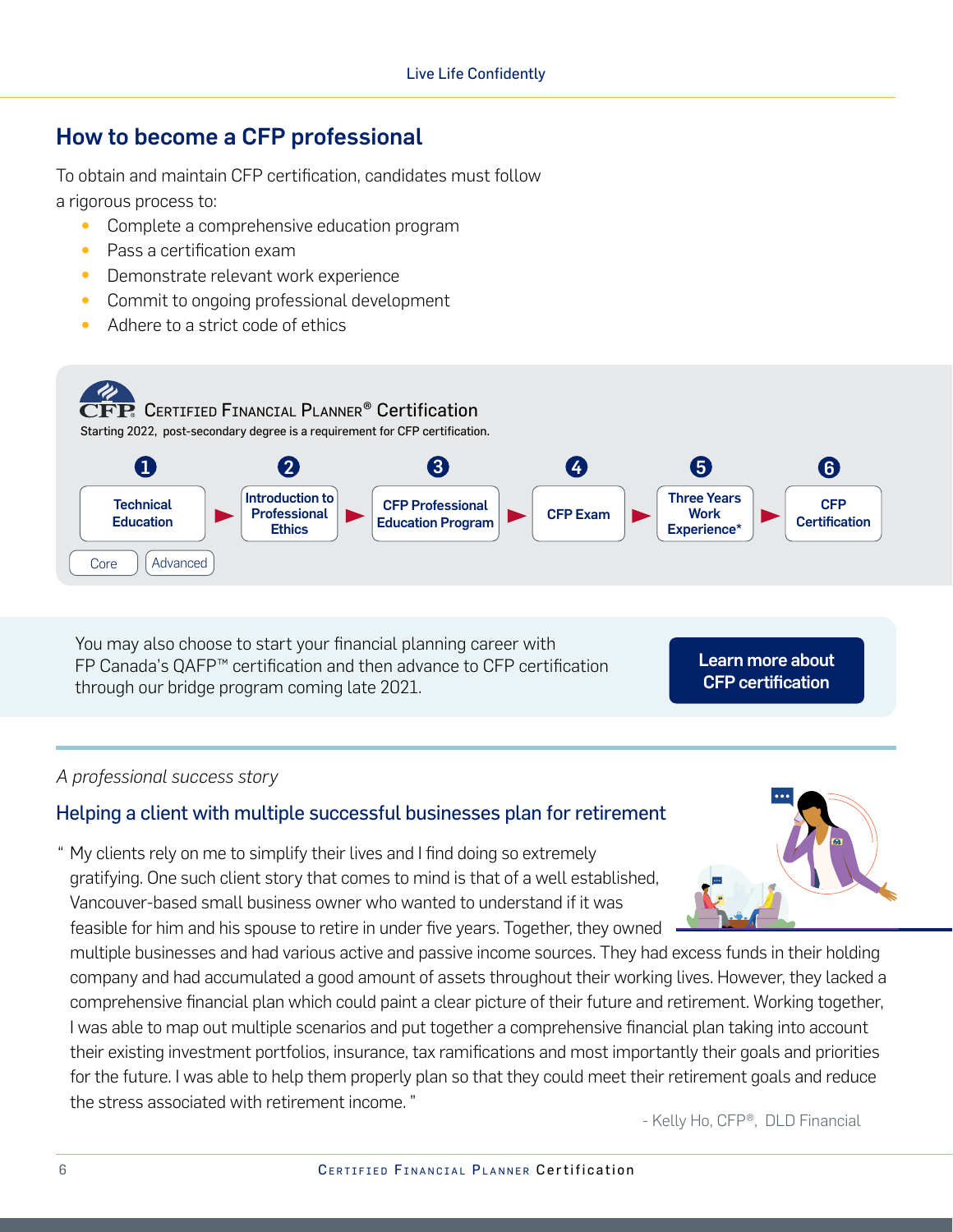

#### FP Canada

A national professional body working in the public interest, FP Canada is dedicated to championing better financial wellness for all Canadians by certifying professional financial planners and leading the advancement of professional financial planning in Canada.

#### **FP Canada Institute™**

A division of FP Canada the FP Canada Institute is dedicated to elevating the practice of financial planning. The FP Canada Institute provides professional education, practice support tools and other resources to financial planners and students to help them meet the needs and expectations of all Canadians seeking financial planning advice from a certified professional.

#### FP Canada Standards CouncilTM

A division of FP Canada, the FP Canada Standards Council establishes and enforces financial planning standards, sets the certification requirements for professional financial planners and develops and delivers certification examinations. The FP Canada Standards Council ensures FP Canada certificants meet appropriate standards of competence and professionalism through rigorous requirements of education, examination, experience and ethics.